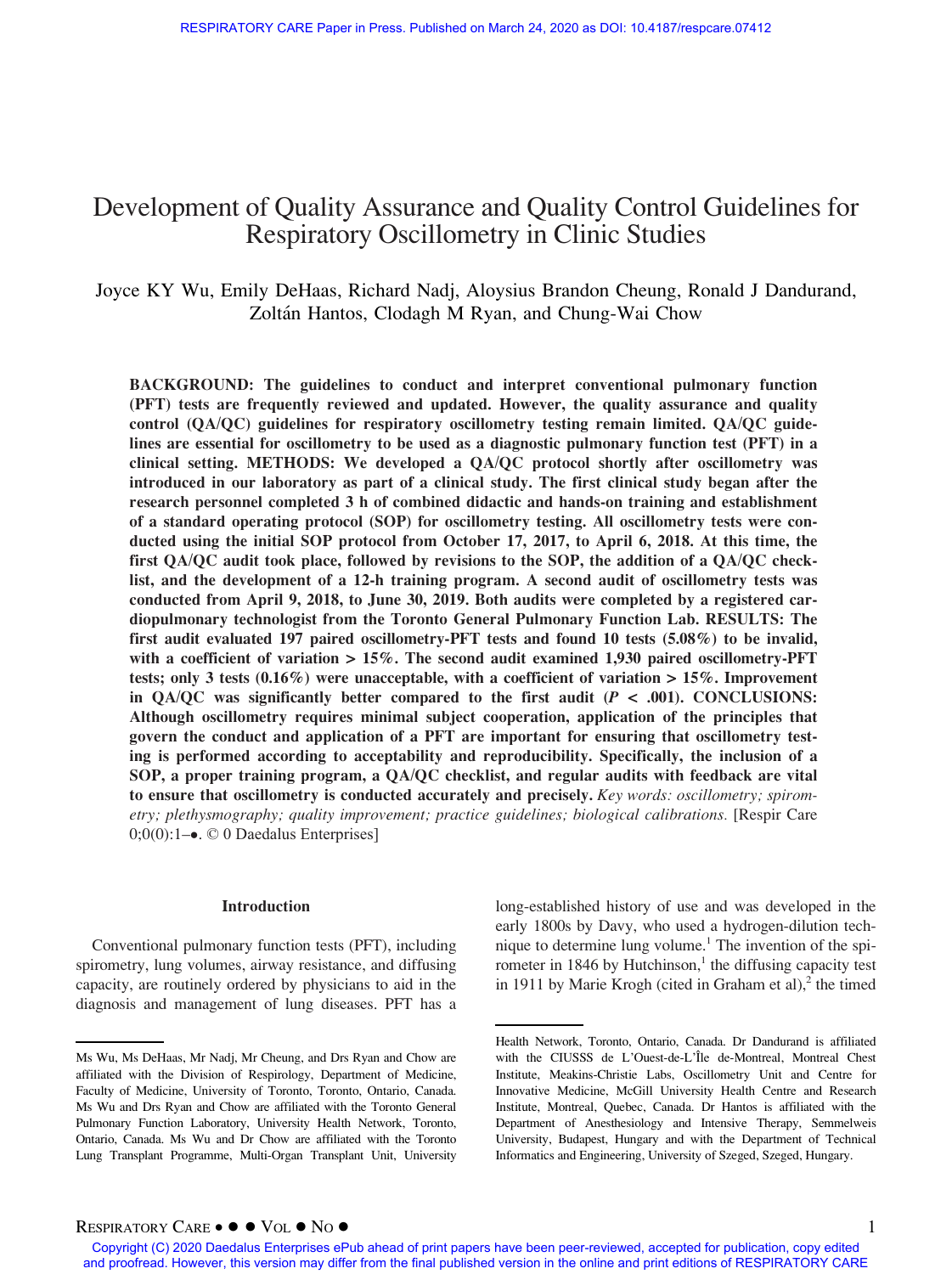volumes (including  $FEV_1$ ) by Tiffineau and Pinelli in 1947, $3$  and the airway resistance by DuBois et al<sup>4</sup> in 1956 shaped the development of PFT in the modern world. Reference values, guidelines to conduct and interpret PFTs, and quality assurance measures for pulmonary function laboratories are regularly updated and reviewed.<sup>2,5-11</sup> Pulmonary function laboratory accreditation by health regulatory bodies or health professional associations is available in some countries, including Canada, Australia, and New Zealand, where certification underscores the importance of qualified personnel, appropriate standard operating procedures (SOPs), robust quality control, and reliable and accurate lung function testing equipment.<sup>12</sup> PFTs are considered the accepted standard, but they are known to be poorly sensitive for the evaluation of peripheral airways and tissues.

Respiratory oscillometry is an emerging PFT tool that measures respiratory mechanics and is particularly sensitive to small airways disease, a region of the lung not well evaluated by PFTs. Oscillometry is commonly known as a forced oscillation technique and uses pseudorandom noise to generate a multi-frequency signal or uses simply a mono-frequency signal; impulse oscillometry system is a subclass of forced oscillation technique that utilizes a train of impulses to generate the oscillation signals.<sup>13-19</sup> Oscillometry measures respiratory system impedance, which describes the pressure-flow relationship at each frequency. The respiratory system impedance is composed of the respiratory resistance and the respiratory reactance.<sup>18</sup> Respiratory resistance considers the pressure component in phase with flow, representing resistive losses, whereas respiratory reactance reflects impedance to changes in volume and volume acceleration (pressure components out of phase with flow) characterizing the elastance and inertance, respectively, of the respiratory system. Respiratory resistance increases with obstruction and becomes frequency-dependent with small airway obstruction or a proximal shunt effect.<sup>19-22</sup> Respiratory reactance is particularly useful at low frequencies, where it is dominated by the stiffness of the lungs and the chest wall. Respiratory reactance becomes increasingly negative with

DOI: 10.4187/respcare.07412

# QUICK LOOK

# Current knowledge

Quality assurance and quality control in a pulmonary function laboratory are important to ensure that tests are performed to ATS/ERS acceptability and reproducibility criteria.

# What this paper contributes to our knowledge

Our audits revealed that investments in the training of personnel, establishment of a clear SOP, and the implementation of a QC checklist play crucial roles in ensuring the QA/QC of oscillometry. Our findings confirm that factors influencing acceptability and reproducibility of spirometry are small if the technician is well trained and experienced.

both obstructive and restrictive disease and is sensitive to peripheral inhomogeneity.18-22 Unlike PFT, oscillometry requires minimal cooperation from patients because it is conducted during tidal breathing for 20 s. Hence, patients who have difficulty performing a forced maneuver, such as the elderly, the very young, or those with neuromuscular disease or a contraindication such as recent eye surgery, pulmonary embolism, or advanced pregnancy, could still be evaluated with oscillometry to assess PFT.

Oscillometry was first developed by DuBois et  $al^{18}$  in 1956 and was used extensively in the experimental setting. Guidelines for the implementation and use of oscillometry in clinical practice were published by the European Respiratory Society (ERS) in 2003.<sup>17</sup> An American Thoracic Society/European Respiratory Society (ATS/ERS) Task Force reviewed oscillometry as a tool for PFT in preschool children in 2006.<sup>23</sup>

Oscillometry was introduced to the Toronto General Pulmonary Function Laboratory in October 2017 as part of the first several clinical research studies that compared oscillometry with PFT in identifying specific clinical outcomes. Our pulmonary function laboratory continues to operate on the principles that were developed by Woolf<sup>24</sup> in 1968, which state that the operator conducting the test must be well-trained, reliable, and capable of working under minimal supervision. Our laboratory performs  $> 13,000$ PFTs per year. To ensure quality control of testing, routine preventive maintenance and calibration of PFT equipment are performed regularly.<sup>2,5-11</sup> Shortly after the launch of the first oscillometry research study, we recognized the need to develop a quality assurance (QA) and quality improvement program for oscillometry to ensure accurate and precise results. We hypothesized that the development and introduction of a QA and quality improvement program for

This work was supported by a Pettit Block Term Grant, the Division of Respirology at the University of Toronto, the Princess Margaret Foundation, the Friends for Life Fund, and the Ontario Thoracic Society Grant in Aid. Dr Hantos is supported by Hungarian Scientific Research Fund Grant K128701. The authors have disclosed no conflicts of interest.

Supplementary material related to this paper is available at [http://www.](http://www.rcjournal.com) [rcjournal.com](http://www.rcjournal.com).

Correspondence: Joyce KY Wu RCPT(P), University Health Network, 585 University Ave, 10N1015, Toronto, ON, Canada M5G 2N2. E-mail: [joyce.wu@uhn.ca](mailto:joyce.wu@uhn.ca).

<sup>2</sup> RESPIRATORY CARE VOL NO Copyright (C) 2020 Daedalus Enterprises ePub ahead of print papers have been peer-reviewed, accepted for publication, copy edited and proofread. However, this version may differ from the final published version in the online and print editions of RESPIRATORY CARE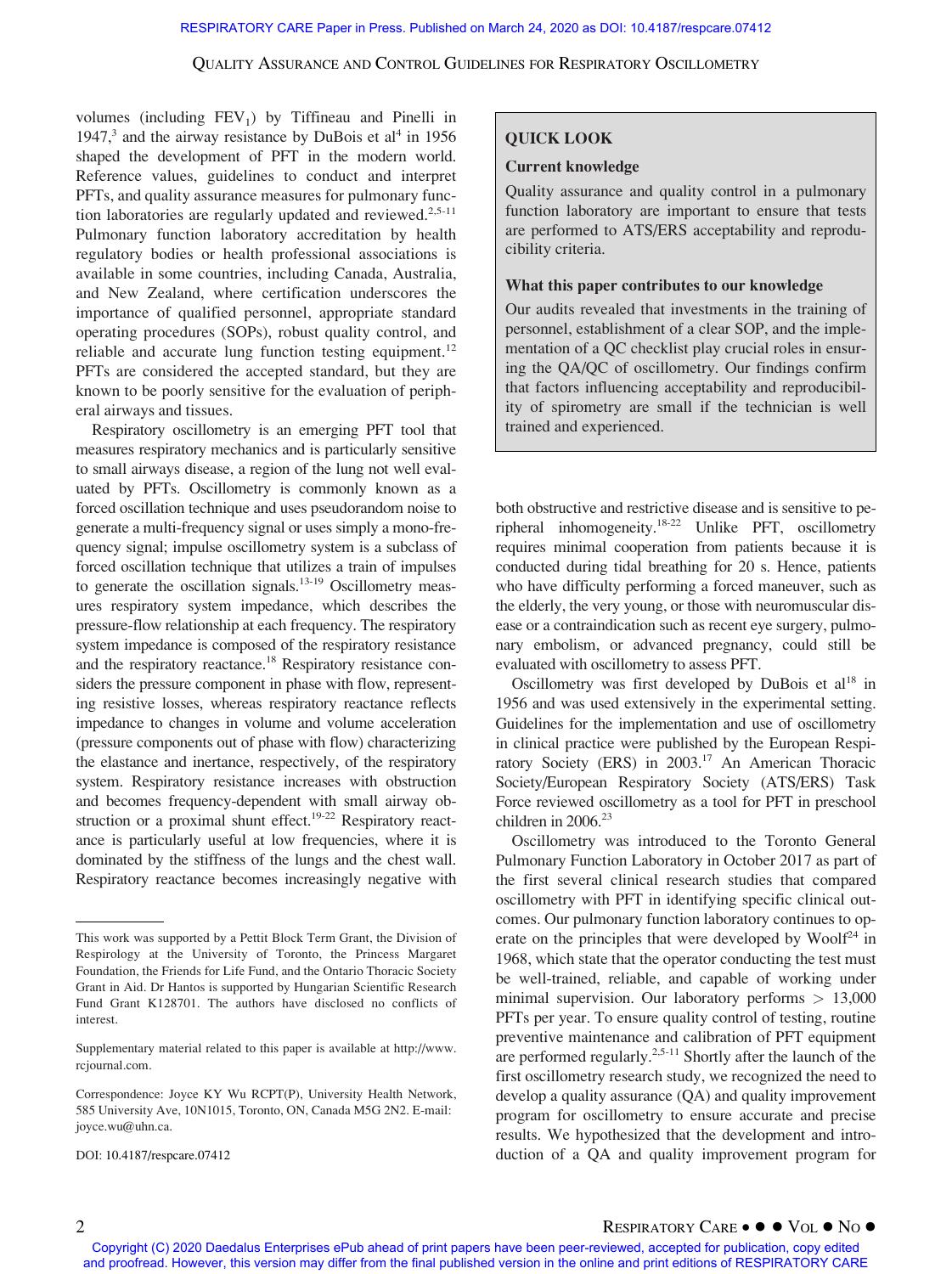oscillometry would ensure that acceptable and reproducible tests are obtained.

#### Methods

# Development of Standard Operating Procedures for Oscillometry

The oscillometry clinical research studies were approved by the University Health Network Research Ethic Board and conducted in accordance with institutional guidelines. The study was conducted at the Pulmonary Function Laboratory of Toronto General Hospital, University Health Network, in Toronto, Ontario, Canada. Oscillometry was performed using the TremoFlo C-100 Airwave Oscillometry System (Thorasys Thoracic Medical Devices, Montréal, Canada). A simple standard operating procedure (SOP) following the ERS guidelines and manufacturer's manual was developed for the first clinical study in October 2017. In brief, oscillometry was conducted with the subject wearing a nose clip, sitting upright with palms supporting the cheeks, and the thenar eminence supporting the floor of the mouth, the head in a neutral position, the tongue maintained forward and the legs uncrossed. Artifacts related to cough or glottis closure were automatically rejected and removed by the device. Only tests that achieved a coefficient of variation (mean  $\pm$  SD)  $\leq$  15% were accepted; the coefficient of variation is a measure of reproducibility of repeated measurements.

Coherence is an indication of how close the oscillation flow and pressure are related at a given frequency and is mostly a reflection of the signal-to-noise ratio within each test. Although most oscillometry studies have reported coherence as a metric of quality control, the actual scheme of computation is not known and coherence acceptance limits are arbitrary. Instead, calculation of the coefficient of variation is preferred to quantitate variation between tests.<sup>17,19</sup> A minimum of three 20-s recordings were conducted, with rests of 30 s between recordings. Biometric information including age, sex, height, and weight were also recorded at the time of oscillometry. PFTs were performed after conducting oscillometry. When PFTs were performed prior to conducting oscillometry, although this is strongly discouraged and occurred rarely (ie, 5 of 2,127 total paired oscillometry-PFTs), a minimum of 10 min rest was given to subjects to stabilize lung volume before first measurement of oscillometry.17 Lung volumes by body plethysmography is the last test conducted during PFTs, so the interaction between a maximum forced expiration maneuver affecting the stable bronchial tone was minimal.

Oscillometry was performed primarily by 2 research personnel and occasionally by registered cardiopulmonary technologists employed at the Toronto General Pulmonary Function Laboratory. The personnel were trained by Thorasys in 2 separate sessions, initially via teleconferencing and then in person, followed by practice sessions with each other. In total, 3 h of training occurred prior to testing study subjects.

# Development of Quality Assurance and Control for the Conduct of Oscillometry

We adapted the QA and quality control (QA/QC) procedures for PFT that were in place in our laboratory for oscillometry in addition to the suggestions from the ERS guidelines and the Tremoflo user manual. As suggested by the manufacturer, the Tremoflo device was calibrated daily with the proprietary standard (calibration reference load, REF#100986, Thorasys Thoracic Medical Device, Montréal, Canada) prior to subject testing. Both the ERS guidelines $17$  and the Tremoflo user manual suggest that measurements should have a minimum duration of 6 s, valid data points  $\geq 70\%$ , and a minimum of 3 valid measurements with a coefficient of variation  $\leq 15\%$ . However, these suggested guidelines were not automatically excluded and must be assessed by the operator.

In our QA/QC procedures, we provided subjects with 3 min of rest prior to the first oscillometry measurement to stabilize lung volumes because it is a 60-m walk from the waiting area to the laboratory. A minimum of 3 tidal breaths must be observed prior to each oscillometry recording to ensure subjects are breathing at resting functional residual capacity level to avoid mechanical drifts. A 30 s rest is also given to subjects between each measurement to avoid short-term variability. We increased the minimum rest time from 3 min to 10 min to stabilize the lung volumes if forced respiratory maneuvers were performed prior to oscillometry test. Biological calibration was also added to ensure that the 2 oscillometry devices were functioning properly.

Biological calibration, also known as biological quality control (BioQC) was performed twice weekly with healthy personnel in the pulmonary function laboratory with the initial collection of a minimum of 10 tests on different days to establish the BioQC range. After that, biological calibration was performed monthly. BioQC of oscillometry is determined by evaluating the resistance at 5 Hz, the reactance at 5 Hz, and the reactance area. The means and standard deviations for these parameters are calculated. At least 2 BioQC subjects undergo oscillometry tests on the same day to avoid intra-individual variation (eg, due to illness). A BioQC measurement that exceeds the mean  $\pm$  2 SD is cautioned.9 In this scenario, when the BioQC measurement exceeds  $\pm$  2 SD, measurements are repeated a week later to monitor the mean value. If an observation exceeds the mean  $\pm$  3 SD, an "out of control" condition is identified.<sup>11</sup> An "out of control" condition is also deemed to exist under the following situations: (1) 2 consecutive measurements

RESPIRATORY  $\text{CARE} \bullet \textcolor{red}{\bullet} \textcolor{blue}{\bullet} \text{No} \textcolor{red}{\bullet}$ <br>Copyright (C) 2020 Daedalus Enterprises ePub ahead of print papers have been peer-reviewed, accepted for publication, copy edited and proofread. However, this version may differ from the final published version in the online and print editions of RESPIRATORY CARE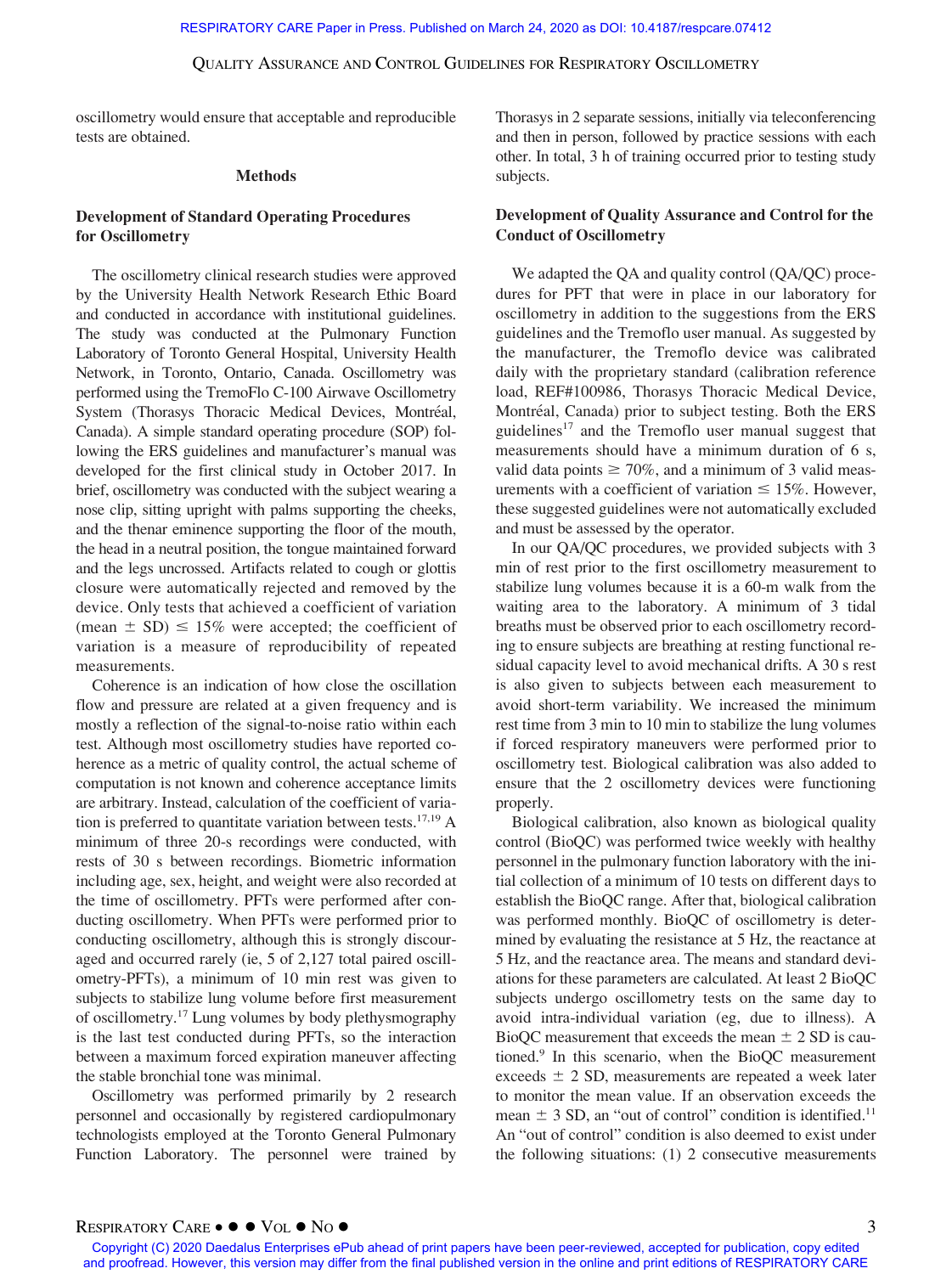|                          | <b>HSCT</b>                         |    | Lung Transplantation                 |    |
|--------------------------|-------------------------------------|----|--------------------------------------|----|
| Age, y                   | $54.4 \pm 13.6$ (18.3–74.5)         |    | $54.2 \pm 12.4$ (19.2–76.5)          |    |
| Height, cm               | $169.9 \pm 9.3$ (146.0-190.0)       |    | $167.2 \pm 9.3$ (146.0-192.0)        |    |
| Weight, kg               | $75.6 \pm 17.2$ (30.5–146.1)        |    | $66.0 \pm 14.0$ (39.0–108.8)         |    |
| Body mass index, $kg/m2$ | $26.1 \pm 5.5$ (14.3–46.6)          |    | $23.4 \pm 3.7$ (15.4–35.6)           |    |
| Sex (male/female)        | 80/61                               |    | 99/76                                |    |
|                          | Underlying Hematological Diagnosis  |    | Primary Pulmonary Diagnosis          |    |
|                          | Acute myeloid leukemia              | 65 | Alpha-1 antitrypsin, COPD, emphysema | 57 |
|                          | Myelodysplastic syndromes           | 20 | <b>Bronchiectasis</b>                | 4  |
|                          | Myelofibrosis                       | 13 | Bronchiolitis obliterans             |    |
|                          | Acute lymphoblastic leukemia        | 6  | Cystic fibrosis                      |    |
|                          | B-cell acute lymphoblastic leukemia |    | Hypersensitivity pneumonitis         |    |
|                          | Chronic lymphocytic leukemia        | 4  | Interstitial lung disease            | 59 |
|                          | Chronic myelogenous leukemia        | 4  | Pulmonary arterial hypertension      | 6  |
|                          | Chronic myelomonocytic leukemia     | 5  | Sarcoidosis                          | 3  |
|                          | Others                              | 17 | Others                               | 6  |

Table 1. Demographics of Both HSCT and LTx Oscillometry Studies

that exceed mean  $\pm$  2 SD, (2) 4 consecutive measurements that exceed the mean  $\pm$  1 SD, or (3) 10 consecutive observations that fall on the same side of the mean.<sup>11</sup> Whenever an "out of control" condition is observed, the device is not used for subject testing until it is verified to be in good working condition.<sup>11</sup> PFTs are also performed on the same day to help assess daily variation between and within individuals. QA/QC of PFT is performed as part of the clinical operating standard of our laboratory.

#### Evaluation of Quality Assurance and Control

The first QA/QC audit was conducted by a registered cardiopulmonary technologist 5 months after introduction of oscillometry to the lab when 197 paired oscillometry-PFT tests were completed. Revisions to the SOP and an official oscillometry training program were developed at this time. An informal QA/QC audit was repeated 3 months later, and a formal audit was done at the end of June 2019. Differences between the 2 audits were compared using the chi-square test (Prism 6.0, GraphPad Software, La Jolla, California).

## Results

From October 17, 2017, to April 6, 2018, a total of 197 paired oscillometry-PFTs studies were collected. Oscillometry was conducted primarily by 2 research personnel and occasionally by registered cardiopulmonary technologists. All PFTs were performed as part of the subject's routine clinical care and were conducted by registered cardiopulmonary technologists according to ATS/ERS guidelines. Table 2. Invalid Oscillometry Tests\*

| Invalid Tests, no. | Time Period                             |  |  |
|--------------------|-----------------------------------------|--|--|
| $\Omega$           | October 17, 2017, to November 11, 2017  |  |  |
|                    | November 12, 2017, to December 16, 2017 |  |  |
| $\theta$           | December 17, 2017, to January 16, 2018  |  |  |
| 3                  | January 17, 2018, to February 16, 2018  |  |  |
| 3                  | February 17, 2018, to March 16, 2018    |  |  |
| $\mathcal{R}$      | March 17, 2018, to April 6, 2018        |  |  |

 $*$  From October 17, 2017 to April 6, 2018.

Therefore, PFTs were not part of our assessment. The 197 paired oscillometry-PFTs were collected from 2 different clinical studies: (1) in newly transplanted double lung transplant recipients to monitor graft function post-transplant; and (2) in patients of hematopoietic stem cell transplantation to monitor for pulmonary graft-versus-host disease and bronchiolitis obliterans. The 2 study cohorts provided a broad range of medical diagnoses, sex, and age distribution (Table 1).

The initial QA/QC identified a number of QC issues. First, assessment of the oscillometry tests identified 10 tests  $(5.08\%)$  to be invalid, with a coefficient of variation  $> 15\%$ . These tests were subsequently removed from the data analysis of the original research study (Table 2). Second, it was evident that biometric information, particularly weight, was not being updated at each visit. Because the majority of the study subjects were lung transplant patients, who often have dramatic weight changes over short periods of time due to systemic corticosteroid treatment, this was a critical oversight. Lastly, biological calibrations were reviewed and found to be occurring irregularly (ie, every 3 months).

<sup>4</sup> RESPIRATORY CARE ● ● VOL ● NO ●<br>Copyright (C) 2020 Daedalus Enterprises ePub ahead of print papers have been peer-reviewed, accepted for publication, copy edited and proofread. However, this version may differ from the final published version in the online and print editions of RESPIRATORY CARE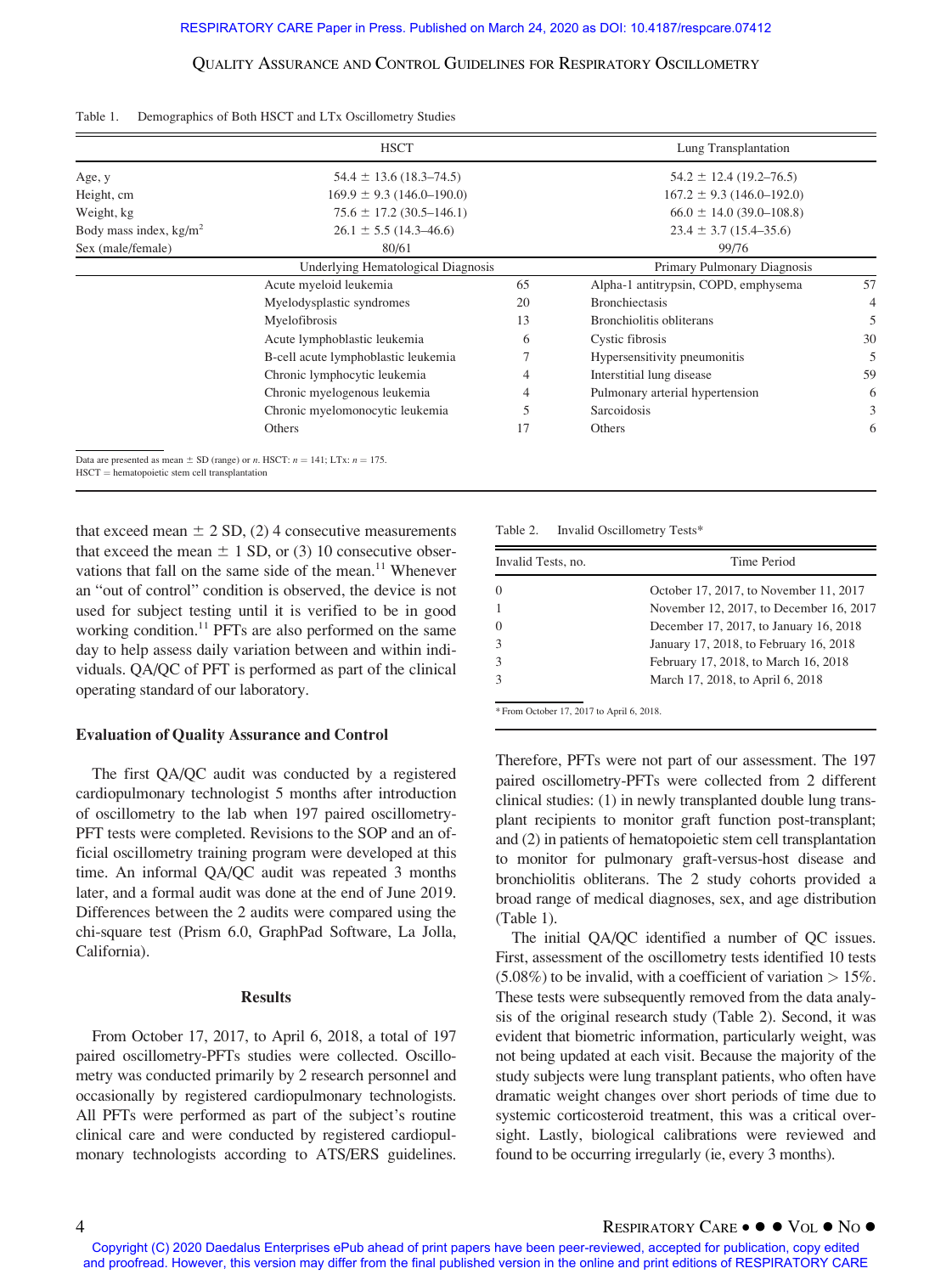After the initial QA/QC audit, the SOP (see the supplementary materials at<http://www.rcjournal.com>) was revised in response to the identified concerns. Specifically, we increased the minimum number of recordings from 3 to 4, introduced a rest period of at least 3 min when a subject is brought to the testing station before conducting the oscillometry test, and reminded the research personnel to update subject weight at each visit. In addition to the above revisions, the 30-s rest in between each recording was introduced by our QA/QC personnel. A QC checklist was developed following the ERS guidelines<sup>17</sup> and the Thorasys Tremoflo user manual to ensure that tests were acceptable and reproducible (see the supplementary materials at [http://](http://www.rcjournal.com) [www.rcjournal.com](http://www.rcjournal.com)). Good clinical practice and QA criteria (eg, correct input of demographic information) were also introduced by our QA/QC personnel in the QC checklist. The 2 research personnel underwent additional oscillometry training on April 9, 2018. In response, we also developed a 12-h training program that takes place for 4 h/d over 3 consecutive days; this training covers background knowledge of lung physiology, a review of ATS/ERS guidelines for oscillometry, medical professionalism, basic interpretation of PFTs, QC, and interpretations of oscillometry for incoming students and research personnel (see the supplementary materials at [http://www.rcjournal.com\)](http://www.rcjournal.com). Biological calibrations were added to the monthly testing schedule for all research personnel.

Full implementation of the new SOP and the QC checklist were formally deployed on June 28, 2018, and September 13, 2018, respectively. A summer research student who was hired in May 2018 and 5 project students who were hired in September 2018 underwent the same oscillometry training course prior to subject testing. The initial BioQCs performed by 4 different healthy individuals demonstrated no statistical difference between resistance at 5 Hz, reactance at 5 Hz, and the reactance area in the 2 Tremoflo devices in our laboratory.

From April 2019 to June 2019, subject recruitment in both research studies accelerated, leading to an increase in the number of weekly oscillometry tests to an average of 45. As a result, the frequency of informal audits increased gradually from monthly to biweekly. By September 2018, we began formal weekly audits to keep up with the growing pace of oscillometry testing. Feedback was given verbally to individual operators at every opportunity.

Between April 9, 2018 and June 30, 2019, a total of 1,930 oscillometry-PFT paired tests were collected. QA/QC of these 1,930 tests identified only 3 tests (0.16%) to be unacceptable due to a coefficient of variation  $> 15\%$  (Table 3). These results were significantly different from the initial audit ( $P < .001$ ).

Since the introduction of oscillometry in October 2017 to June 2019, a total of 2,127 paired oscillometry-PFT tests were collected from the 2 clinical studies (Table 4). Of

| Table 3. |  |  | Comparison of Oscillometry Tests Acceptability |  |
|----------|--|--|------------------------------------------------|--|
|----------|--|--|------------------------------------------------|--|

|               | <b>First Audit</b>                                                                               | Second Audit |
|---------------|--------------------------------------------------------------------------------------------------|--------------|
| Valid         | 187                                                                                              | 1,927        |
| Invalid<br>10 |                                                                                                  | 3            |
|               | First Audit: October 17, 2017 to April 6, 2018.<br>Second Audit: April 9, 2018 to June 30, 2019. |              |

these, 13 paired tests (0.6%) were removed from data analysis due to invalid oscillometry measurements, with a coefficient of variation  $> 15\%$ .

#### **Discussion**

Our audits over the course of 14 months revealed that investments in the training of personnel, establishment of a clear SOP, and the implementation of a QC checklist play crucial roles in ensuring the QA/QC of oscillometry, a PFT tool that was introduced into the laboratory  $\langle 2 \rangle$  y ago. Our findings are consistent with those reported by Enright and colleagues, $25-26$  who reported that factors influencing acceptability and reproducibility of the spirometry test are small if the technician is well trained and experienced. The findings of Enright et  $al^{26}$  are based on the review of the quality of spirometry conducted in 13,599 subjects who participated in the World Trade Center Worker and Volunteer Medical Screening Program. Indeed, the number of unacceptable oscillometry tests dropped significantly from April 9, 2018, to June 30, 2019, despite significantly higher volumes of testing and increasing numbers of different personnel conducting the studies compared to the period between October 17, 2017, and April 6, 2018. We believe that our observations are important for the burgeoning number of lung function laboratories that plan to introduce oscillometry as a standard part of lung function testing.

There are several issues beyond our control. Operators of the devices are not able to alter the manufacturer-set calibration settings of the device. The calibration test load used to perform the daily calibration of the Tremoflo device also has limitations. The calibrator has a reference test load at 2.0 cm  $H_2O \times s/L$ , although the ERS recommendation stipulates a magnitude of 15.0 cm  $H_2O \times s/L^{17}$  Over the course of  $> 2,000$  tests, we observed a wide range of respiratory resistance and respiratory reactance values, from 0.9 cm H<sub>2</sub>O  $\times$  s/L to 14.8 cm H<sub>2</sub>O  $\times$  s/L and from  $-0.1$  cm H<sub>2</sub>O  $\times$  s/L to  $-12.7$  cm H<sub>2</sub>O  $\times$  s/L, respectively.

The software also had factory settings that were not accessible to the operator to determine whether there are inherent errors. Issues relating to proprietary settings of commercial devices for the measurement of specific airway resistance were reported by Poorisrisak et al.<sup>27</sup> They examined the accuracy of specific airway resistance at 6 centers and identified software errors in the manufacturer's settings

RESPIRATORY  $\text{CARE} \bullet \textcolor{red}{\bullet} \textcolor{blue}{\bullet} \text{No} \textcolor{red}{\bullet}$ <br>Copyright (C) 2020 Daedalus Enterprises ePub ahead of print papers have been peer-reviewed, accepted for publication, copy edited and proofread. However, this version may differ from the final published version in the online and print editions of RESPIRATORY CARE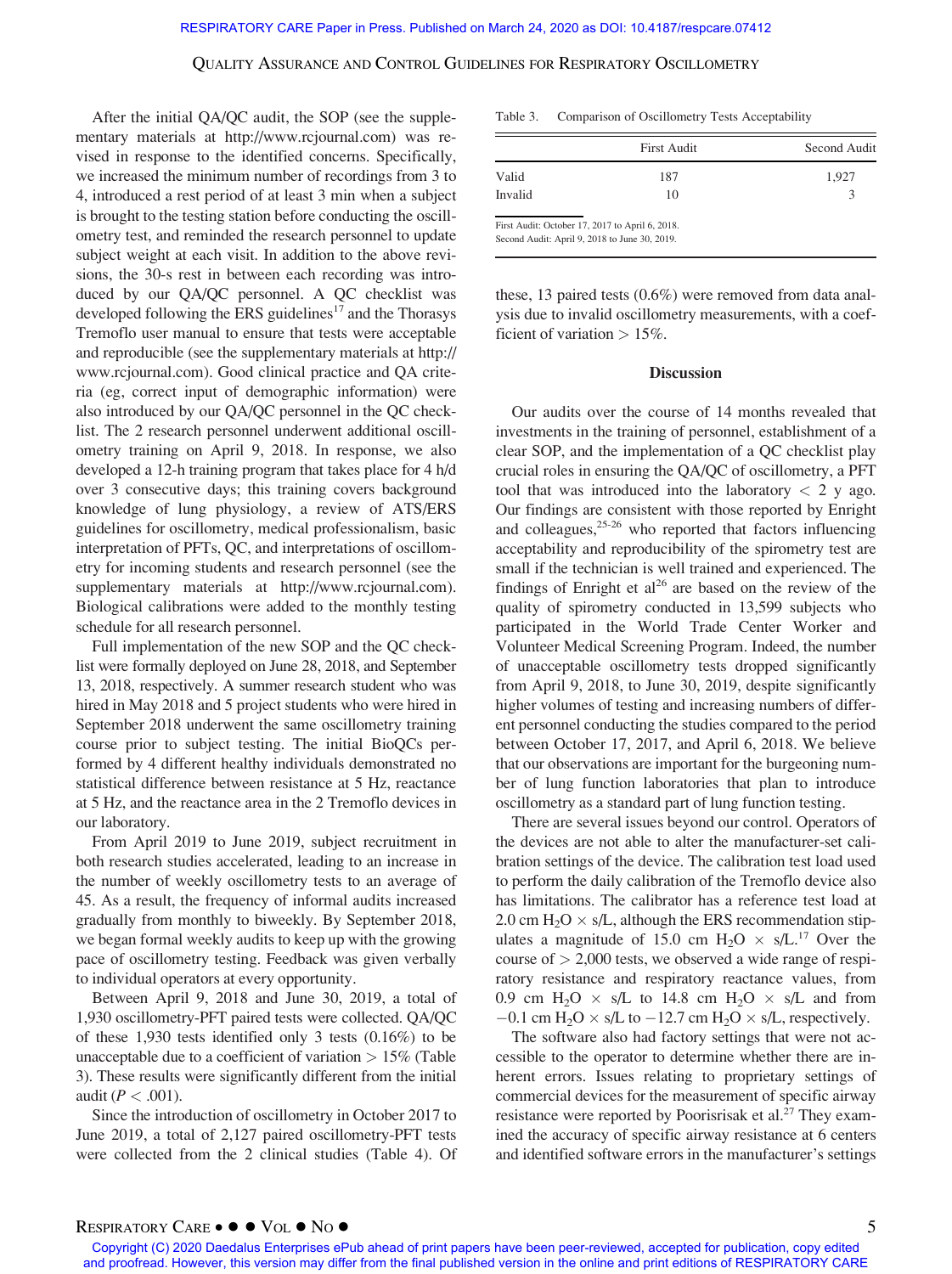|                                             | <b>HSCT</b>                     | Lung Transplantation              | Total                           |
|---------------------------------------------|---------------------------------|-----------------------------------|---------------------------------|
| FVC, L                                      | $3.9 \pm 1.0$ (1.5–6.1)         | $2.8 \pm 0.9$ (0.9–5.7)           | $2.9 \pm 1.0$ (0.9–6.1)         |
| FVC, %                                      | $92.0 \pm 16.0$ (46.3–144.4)    | $67.7 \pm 15.6$ (28.5–116.3)      | $71.7 \pm 18.1 (28.5 - 144.4)$  |
| $FEV_1, L/s$                                | $2.9 \pm 0.7$ (1.1–4.7)         | $2.2 \pm 0.8$ (0.4–4.8)           | $2.3 \pm 0.8$ (0.4–4.8)         |
| $FEV_1$ , %                                 | $88.7 \pm 16.3$ (42.2–143.1)    | $68.8 \pm 19.6$ (13.9–122.7)      | $72.0 \pm 20.5$ (13.9–143.1)    |
| FEV <sub>1</sub> /FVC                       | $76.6 \pm 8.4 (41.9 - 98.9)$    | $80.4 \pm 12.9$ (30.6–101.8)      | $79.8 \pm 12.3$ (30.6-101.8)    |
| FEV <sub>1</sub> /FVC, %                    | $97.0 \pm 9.6$ (54.6-129.6)     | $101.5 \pm 16.2$ (38.9–130.5)     | $100.8 \pm 15.4$ (38.9–130.5)   |
| $FEF_{25-75}$ , L/s                         | $3.0 \pm 1.2$ (0.5–6.9)         | $2.9 \pm 1.7$ (0.2–7.8)           | $2.9 \pm 1.6$ (0.2–7.8)         |
| $FEF_{25-75}$ , %                           | $106.5 \pm 42.5(19.6 - 273.4)$  | $106.1 \pm 62.5 (4.9 - 357.6)$    | $106.2 \pm 59.7 (4.9 - 357.6)$  |
| TLC, %                                      | $96.9 \pm 13.1 (59.9 - 137.6)$  | $76.5 \pm 13.8$ (33.9–116.1)      | $79.9 \pm 15.6 (33.9 - 137.6)$  |
| RV, %                                       | $107.3 \pm 24.4 (45.8 - 196.9)$ | $97.9 \pm 32.0$ (24.5–222.3)      | $99.4 \pm 31.1 (24.5 - 222.3)$  |
| RV/TLC, %                                   | $98.6 \pm 20.0 (52.1 - 188.1)$  | $113.8 \pm 30.4 \ (34.4 - 235.5)$ | $111.3 \pm 29.4 (34.4 - 235.5)$ |
| $R_5$ , cm $H_2O \times s/L$                | $3.4 \pm 1.3$ (1.264-10.45)     | $3.5 \pm 1.5 (0.9952 - 14.76)$    | $3.5 \pm 1.5 (0.9952 - 14.76)$  |
| $R_{11}$ , cm H <sub>2</sub> O $\times$ s/L | $3.1 \pm 1.0$ (1.373-7.739)     | $3.1 \pm 1.1$ (0.9337-10.94)      | $3.1 \pm 1.1$ (0.9337-10.94)    |
| $R_{13}$ , cm $H_2O \times s/L$             | $3.0 \pm 1.0$ (1.4–7.3)         | $3.0 \pm 1.1$ (0.9–10.3)          | $3.0 \pm 1.1$ (0.9–10.3)        |
| $R_{17}$ , cm $H_2O \times s/L$             | $2.9 \pm 0.9$ (1.3–6.8)         | $2.9 \pm 1.0$ (0.9–10.0)          | $2.9 \pm 1.0$ (0.9–10.0)        |
| $R_{19}$ , cm $H_2O \times s/L$             | $2.9 \pm 0.9$ (1.3–6.6)         | $2.9 \pm 1.0$ (0.9–10.7)          | $2.9 \pm 1.0$ (0.9–10.7)        |
| $X_5$ , cm $H_2O \times s/L$                | $-1.4 \pm 0.7$ (-7.1 to -0.4)   | $-2.0 \pm 1.3$ (-12.7 to -0.1)    | $-1.9 \pm 1.3$ (-12.7 to -0.1)  |
| $X_{11}$ , cm H <sub>2</sub> O $\times$ s/L | $-0.5 \pm 0.6$ (-4.8 to 0.5)    | $-0.8 \pm 0.8$ (-6.8 to 0.6)      | $-0.8 \pm 0.8$ (-6.8 to 0.6)    |
| $R_{5-19}$ , cm $H_2O \times s/L$           | $0.5 \pm 0.6$ (-0.4 to 4.2)     | $0.6 \pm 0.8$ (-0.7 to 7.0)       | $0.6 \pm 0.8$ (-0.7-7.0)        |
| $A_x$ , cm $H_2O/L$                         | $8.7 \pm 9.3$ (0.7–91.6)        | $13.9 \pm 15.0$ (0.2–146.0)       | $13.1 \pm 14.3$ (0.2–146.0)     |
| Frequency, Hz                               | $17.0 \pm 5.9$ (7.9–36.4)       | $19.0 \pm 5.7$ (8.0–36.8)         | $18.7 \pm 5.8$ (7.9–36.8)       |

|  | Table 4. |  | Comparison of 2,114 Combined Oscillometry-PFT Paired Results |  |
|--|----------|--|--------------------------------------------------------------|--|
|--|----------|--|--------------------------------------------------------------|--|

Data are presented as mean  $\pm$  SD (range). HSCT:  $n = 348$ ; lung transplantation;  $n = 1,766$ ; Total:  $N = 2,114$ .

 $PFT =$  pulmonary function test

 $HSCT =$  hematopoietic stem cell transplantation

 $\text{FEF}_{25\text{-}75\%}$  = forced expiratory flow during the middle half of the FVC maneuver

 $TLC =$  total lung capacity

 $RV =$  residual volume

 $R_y$  = resistance at y Hz

 $X<sub>v</sub>$  = reactance at y Hz

 $A_X$  = reactance area

that were inaccessible to the user. Routine mechanical calibration did not detect these errors. Hence, Poorisrisak et  $al<sup>27</sup>$  suggested the performance of BioQC to verify and validate these tests measurements.

BioQC is often used to validate testing equipment and procedures. Due to the frequency of testing needed, BioQC subjects should be readily available for evaluation and must be healthy with no known lung disease. Hence, BioQC subjects are usually individuals who work in the pulmonary function laboratory. Currently, no BioQC guidelines exist for oscillometry. We have adapted existing guidelines for PFTs by implementing routine oscillometry BioQC for all personnel involved in the conduct of oscillometry testing monthly at our center. We also cross-validate the measurements between the 2 Tremoflo devices in the lab. Oscillometry BioQC was performed to overcome the limitations of the proprietary software algorithms, device-present calibration setting, and the test load. As oscillometry becomes more frequently used in the clinical setting, we recommend that this modality be included as part of the standard pulmonary function laboratory QA/QC procedures. We also suggest that this modality be included in the

next version of the international guidelines for conduct of oscillometry.

Although this was a single-site study that evaluated performance of one commercial device, our study population was well balanced with respect to sex and had a broad range of age and disease types. We have not tested our protocol across multiple laboratory sites nor with different devices. However, we anticipate that our protocol, like guidelines for the performance of conventional PFT, is applicable regardless of the make of the equipment.

#### **Conclusions**

The relative ease of performing oscillometry should not offer a false sense of assurance. Our results indicate that formal and proper training of personnel plays an important role in the quality of all pulmonary function testing using all modalities, whether it be spirometry, plethysmography, or oscillometry. Weekly audits of oscillometry tests, immediate feedback, and routine biological calibrations are critically important to ensure that tests are acceptable and reproducible. A standard operating procedure and quality

6 RESPIRATORY CARE ● ● VOL ● NO ●<br>Copyright (C) 2020 Daedalus Enterprises ePub ahead of print papers have been peer-reviewed, accepted for publication, copy edited and proofread. However, this version may differ from the final published version in the online and print editions of RESPIRATORY CARE